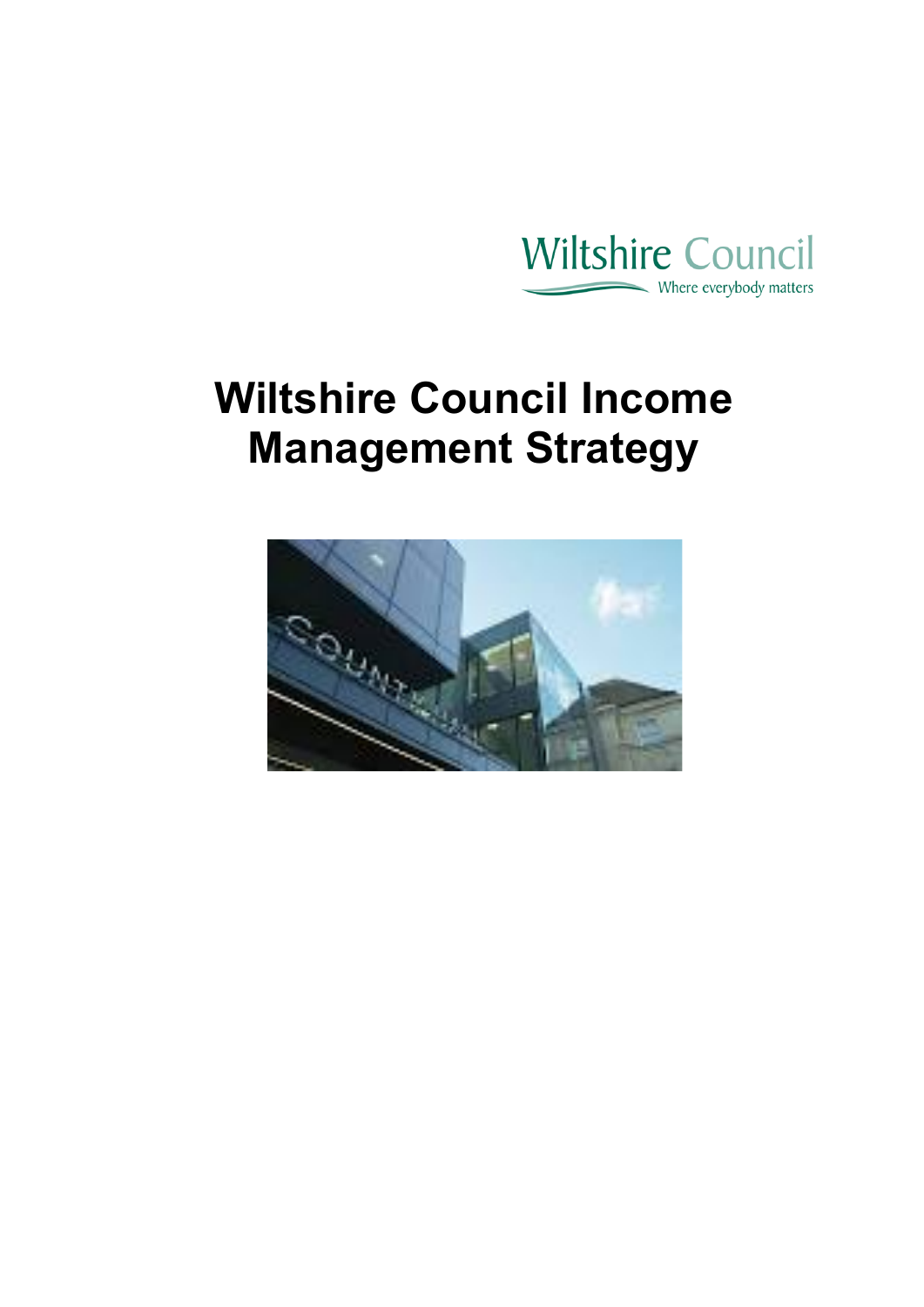# **Contents**

| 2. Scope and how this fits with our Business Plan and other strategies |  |
|------------------------------------------------------------------------|--|
|                                                                        |  |
|                                                                        |  |
|                                                                        |  |
|                                                                        |  |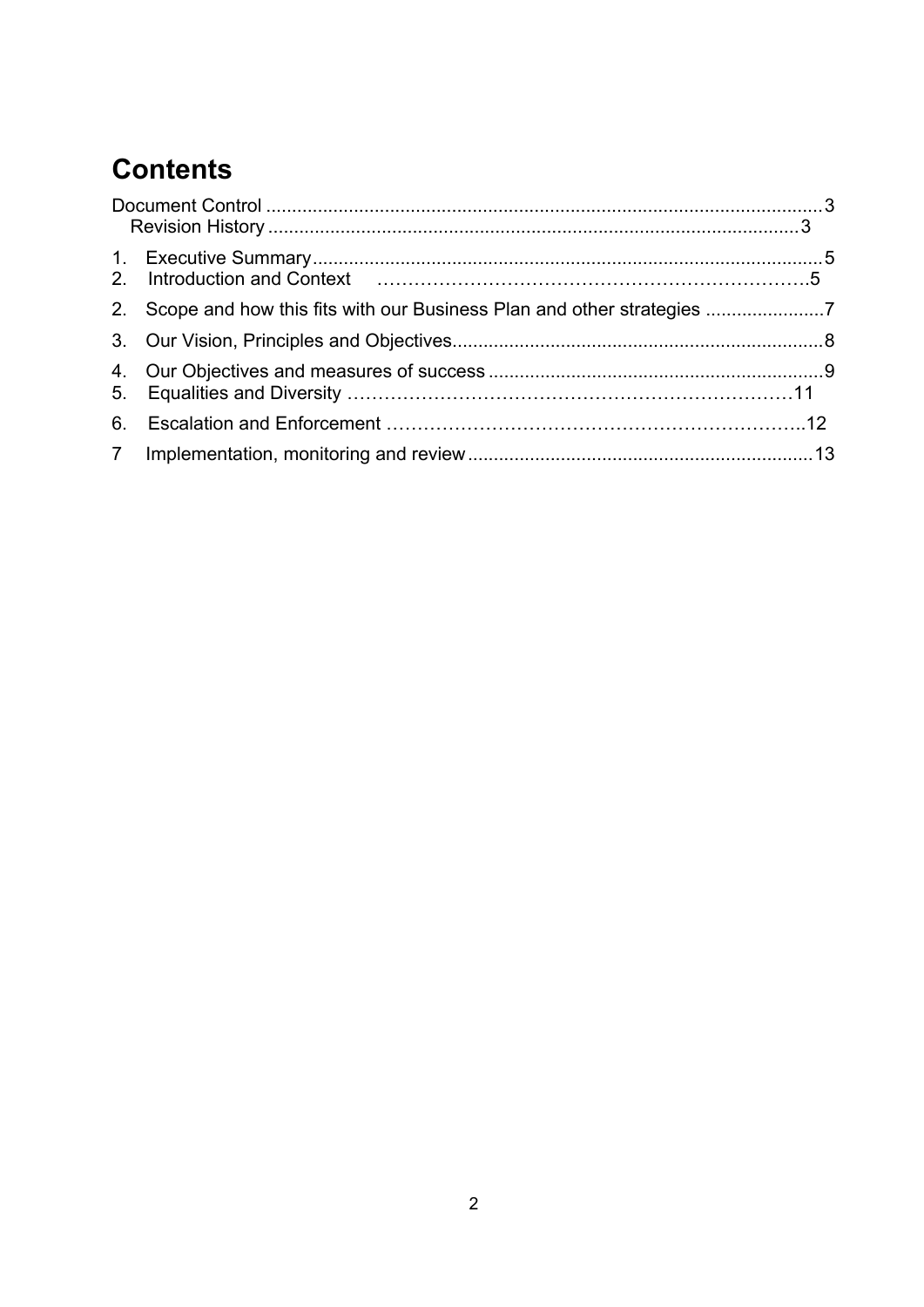# <span id="page-2-0"></span>**Document Control**

### <span id="page-2-1"></span>**Revision History**

| Version | <b>Summary of Changes</b>                                             | <b>Status</b> | Date published |
|---------|-----------------------------------------------------------------------|---------------|----------------|
|         | Initial Draft for comment                                             | Draft         | 29/07/15       |
| 2       | Updated draft                                                         | Draft         | 05/08/15       |
| 3       | Updated draft – I P Brown                                             | <b>Draft</b>  | 26/05/16       |
| 4       | Updated draft I P Brown (following comments from<br>Neil and Michael) | Draft         | 06/06/16       |
| 5       | Updated following discussion with Matthew<br>(x2) and Andi Foster     | Draft         | 20/06/16       |
| 6       | Updated following discussions with CIIr Dick<br>Tonge                 | <b>Draft</b>  | 15/07/2016     |
|         | Updated following circulation to ADs                                  | Final         | 15/08/2016     |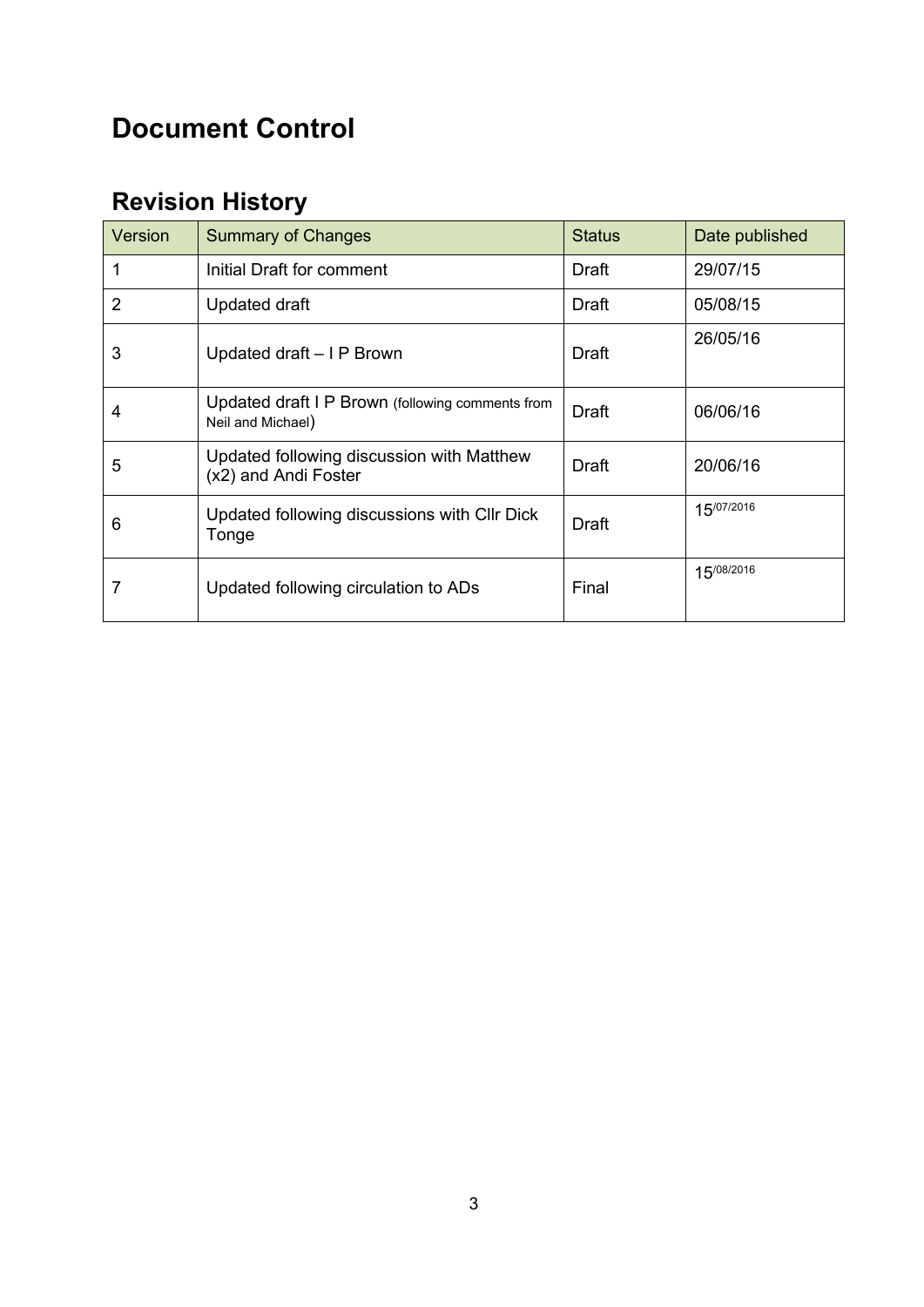# **Foreword**

Wiltshire Council currently collects over £500 million each year through local taxes and from the provision of a range of services. In doing so we are mindful of a number of factors, in particular how we balance our ability to generate income and costs whilst ensuring we protect the most vulnerable in our communities from debt. As such this is Wiltshire Council's first overarching Income Strategy that applies across the entire Council recognising that if we do not charge a fair price for our services there is a risk we will have to cut them; and whilst the services we provide may be diverse, the payees are very often the same people.

As local authorities continue to face cuts in government funding and growth in demand for Adult Care and Children's Services to maintain key services we need to focus on raising and collecting income from our residents, businesses and visitors efficiently and to ensure the financial sustainability of our excellent service delivery. In doing so we need to be commercial in our approach and use both technology and data to make more informed decisions.

However, that commerciality cannot draw us away to focus solely on charging costs in every case, we have a duty to the residents of Wiltshire to ensure we protect the most vulnerable. This has never been more important as we see a national change in Welfare Reform which will leave many of our residents with less income; and an increasing risk of health problems leading to increases in demand for our services.

I feel this approach is unique in local government and forms a true bond with our communities, as well as promoting greater understanding and transparency of why we charge and ensuring that it is easier to pay.

Councillor Dick Tonge Cabinet Member, Finance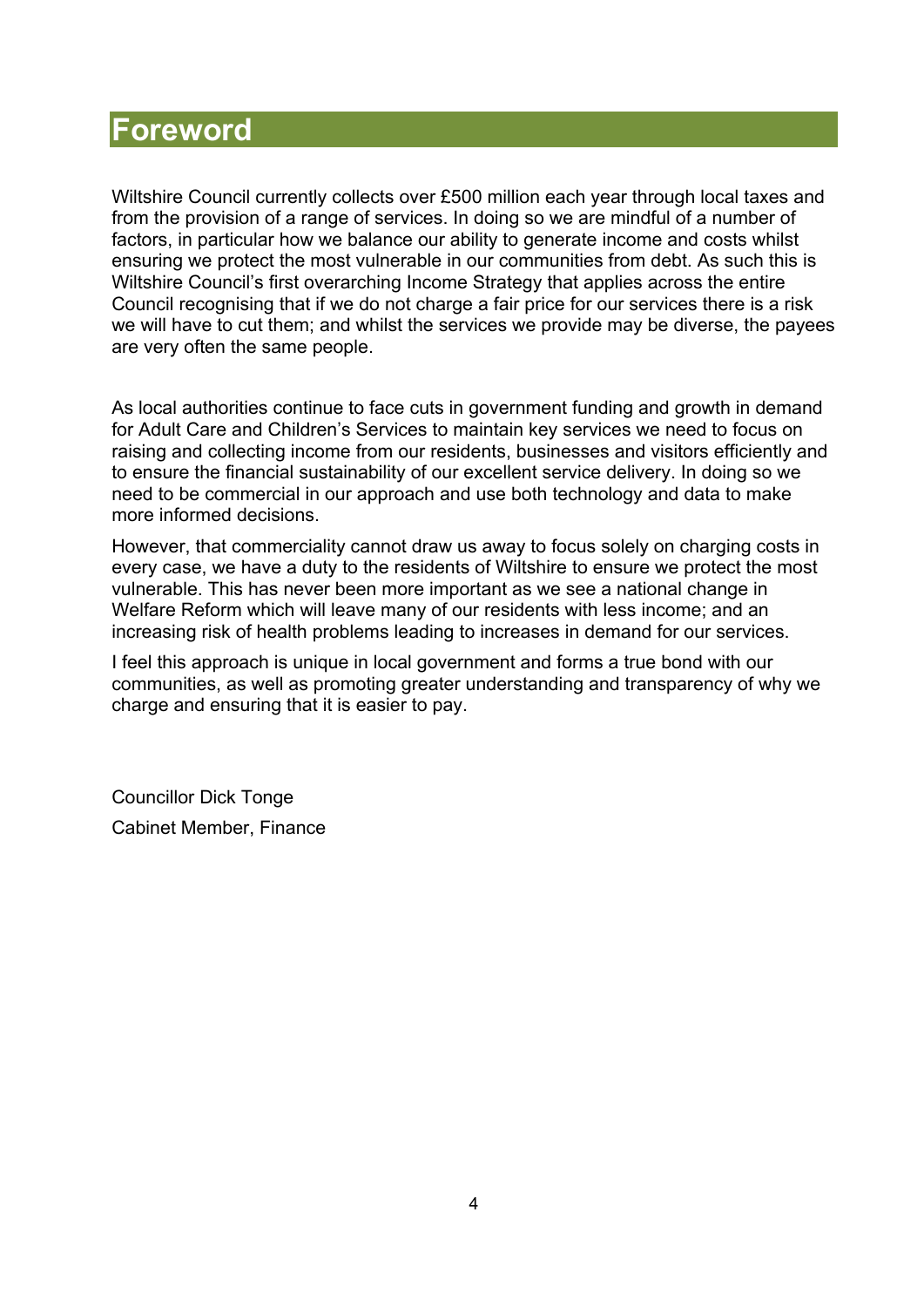# **Executive Summary**

To support the Council's business we must:

#### "**Ensure the Council's future viability by maximising the level of income it can collect, ensuring that collection is efficient whilst protecting the most vulnerable in our communities**."

This is true whether we are collecting rent, council tax or charges for leisure services, bulky waste and a multitude of other services.

#### **In order to achieve our ambition we will follow a set of Principles below**:

- Commercial and joined-up in our decision making and methods by which payments are invoiced and processed
- Transparent in our charges, ensuring clear, consistent and simple language on bills and invoices
- Appropriate and modern in terms of the choices of payment method available
- Capable of deploying all means available to recover income due in a fair and reasonable way whilst protecting the most vulnerable in our communities
- Open in receiving feedback from users of our service around how we continue to improve and what we charge.

This strategy thus supports the Council's Business plan and is a key strategy which also underpins a number of other strategies already in place such as Housing, Care, and IT strategies and the council's financial regulations. It will be continually reviewed and has a number of policies and procedures to support it, such as policies on concessions and debt write off. There is a high level action plan for each objective and a number of measures set out in this Strategy to judge our success.

# <span id="page-4-0"></span>**1.Introduction and context**

Wiltshire Council currently handles nearly two million income transactions per year and collects over £500 million from those transactions. Wiltshire Council is responsible for the billing, collection and redistribution of over £400m in respect of council tax and non-domestic rates alone. The range of charges and income is diverse as are the billing methods deployed. Most payments are straight forward and can be made across a variety of channels, utilising highly efficient collection methods and processing tools. However even in the most straight forward cases, charges can become contentious and can take months or years to resolve. In these cases, as well as the costs of processing payments in terms of both banking charges the debt incurs administrative costs which are often hidden from the departments who deliver the service. Further costs and duplication of effort are incurred where payment is disputed, especially when the dispute focuses on the contractual issues or a lack of evidence to support the charge.

The purpose of this strategy is to provide a framework which reinforces the concept of transparent and agreed service charges so that the customer knows what to expect and is in no doubt about what they have to pay. The strategy consolidates income into three broad categories. The strategy aims to

- identify best practice and standardise processes,
- encourage the use of appropriate technology,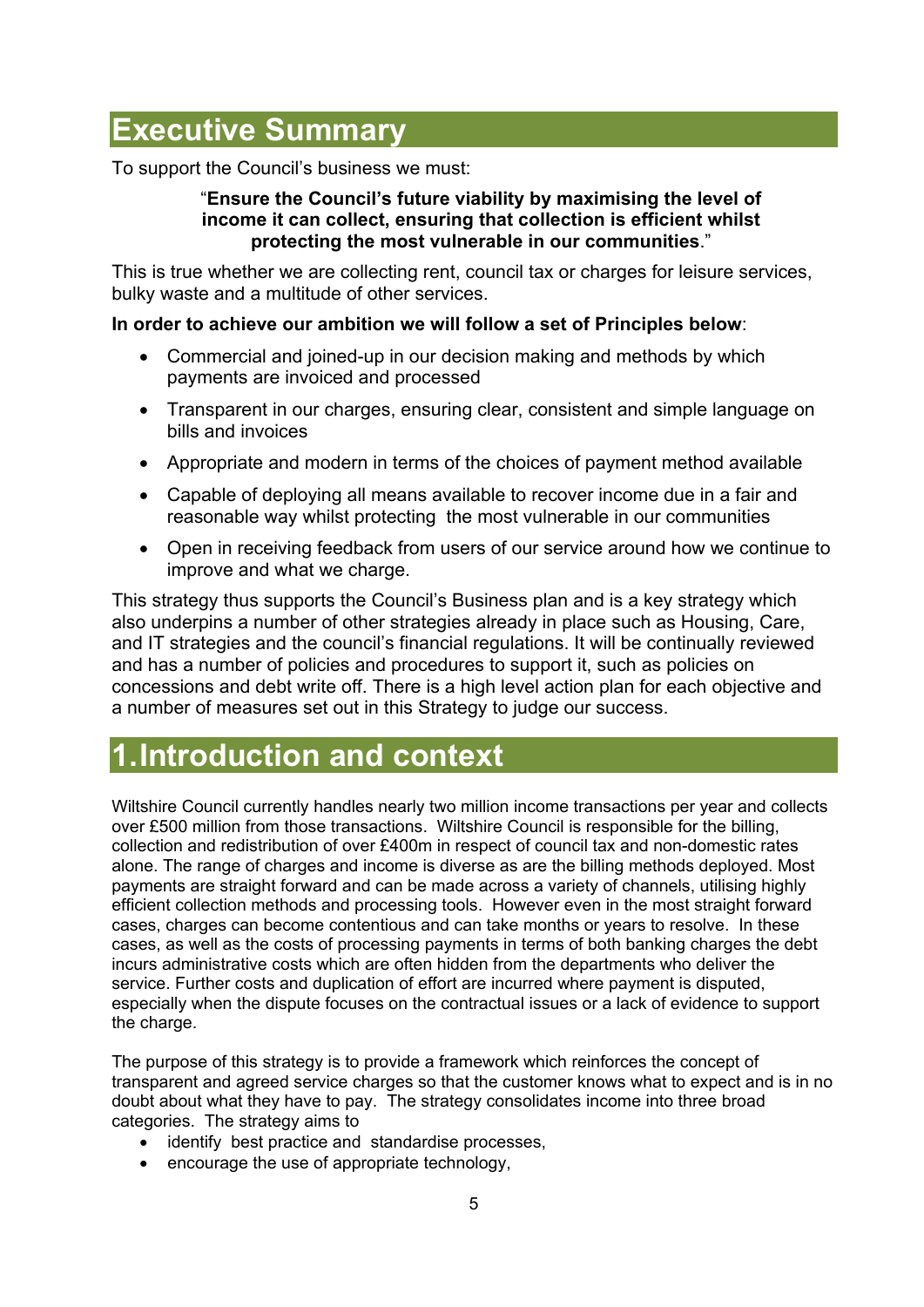put in place policies and frameworks and hone methods of collecting money using the most appropriate and efficient means.

Not every payment method suits every income source; different income types have different methods of recovery so rather than list every income type they have been consolidated into three broad categories, below.

The strategy will ensure that as new income streams are considered and existing income streams are reviewed the opportunity is taken to consider whether billing and collection process can be improved or modernised to achieve the council's aims whilst minimising any barrier to the customer; as we gather information about the customer, consider how we can share that information to ensure that the customer is treated consistently across the organisation and where debts arise, tackle them corporately.

#### **The three income categories**

Whilst it is not possible to have one standard approach for the collection and recovery of all types of debt as each type is the subject of a separate income, debt management and write-off policy it is possible to standardise the approach within three broad income types, set out below.

**1 - Statutory Income** like council tax and non-domestic rates is derived from national legislation that places a legal duty to raise and collect income that is utilised by all services across the council to provide a variety of front and back office services that are unable to raise specific invoices for the services they provide. The billing and recovery processes are determined by legislation. however the information that is needed to create the charges is extensive and can provides data, intelligence and skills needed to manage large and frequent payments.

**2 - Obligatory charges** include rent for land, commercial and domestic property that is determined locally in accordance with national guide lines and agreed, explicit terms. Any income derived by these services may be pooled, like council tax or ring fenced like rent into the Housing Revenue account

**3 - Miscellaneous income** is raised through various process which results in the service provider being able to raise a charge for a good, service or sale which may be a one-off charge or a regular subscription. Ideally this service would be paid for in advance or 'up-front', like the treatment of wasps nest, car park charges, and planning fees however where it is necessary we will send an invoice, based on evidence and clear instruction to do so. We will also aim to issue invoices electronically rather than printing and posting them. Often charges for goods and services are determined centrally, by government. The significance of miscellaneous income and the range of services who both raise debt and who benefit from the income collected mean that this strategy will pay particular attention to miscellaneous income and charges.

Often charges for goods and services are determined centrally, by government. Legislation, European law and legal decisions dictate that the fees and charges the Council sets must be reasonable and proportionate to the cost of the processes associated with the service(s) being delivered. Councils cannot for example use fees covered by the European Directive to make a profit or act as an economic deterrent to deter certain business types from operating within an area.

The Council also receives around £100 million from the Government in the form of **grants or miscellaneous funding**. However, as national austerity continues we are seeing this reduce. As grant income falls Wiltshire Council has to look carefully and commercially about other ways of securing income. The alternative is a reduction in the services it provides. This Strategy does not cover the setting of these charges nor will it cover the various concessionary schemes,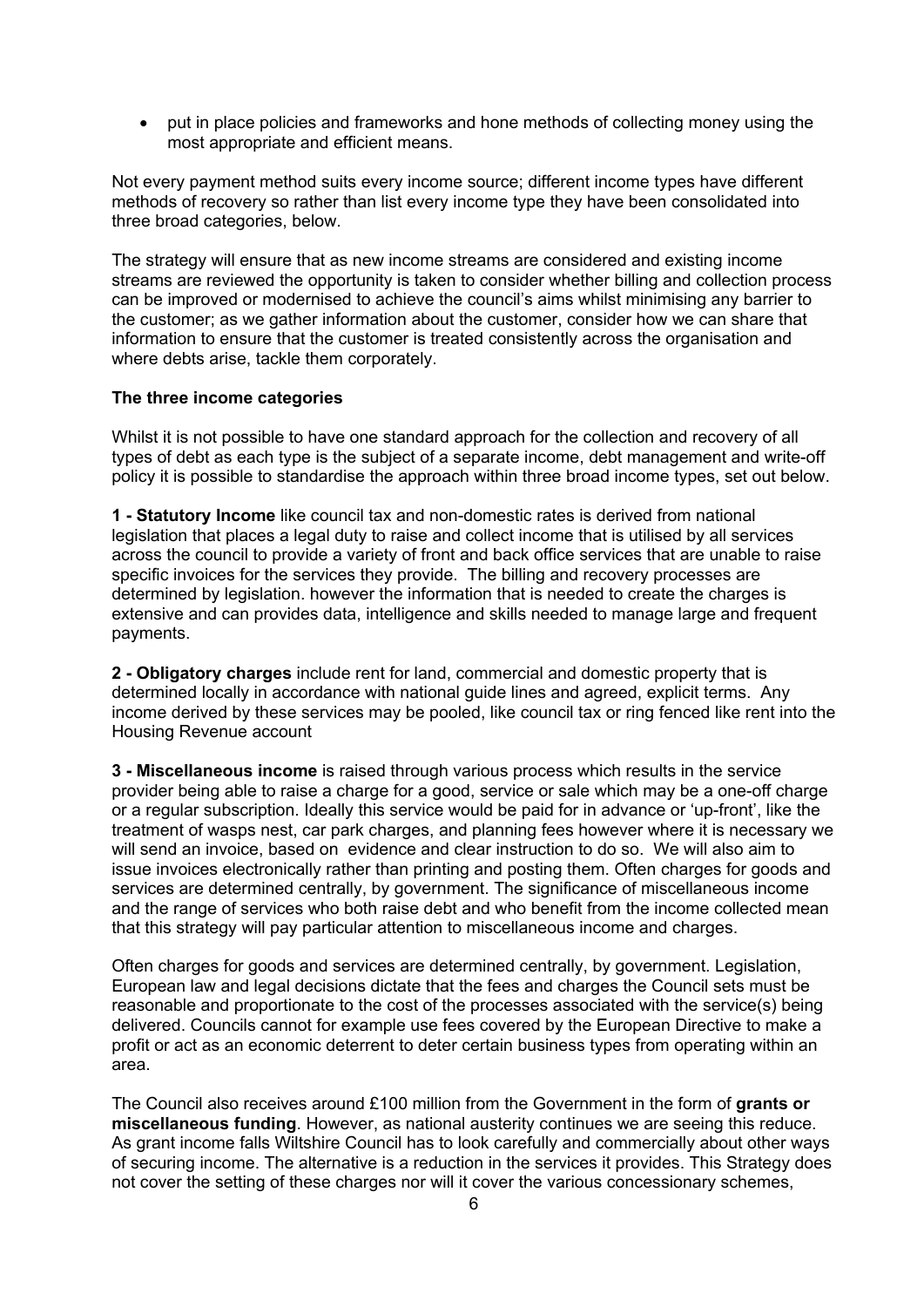national and local welfare benefits or discounts that are available to reduce statutory and obligatory charges. Those responsible for income management will be expected to be aware of the strategy, the importance of record keeping in connection with the raising of charges or contractual obligations and the schemes the council operates in order to direct customers to any help which may reduce indebtedness to the council.

At present the Council has adopted a service by service approach to how its sets and collects income. Going forward we need to recognise the importance of all income and the fact that our customers often use and pay for variety of services. Consequently this strategy spans the whole Council.

The introduction of an income strategy will ensure the standardisation of policies, payment methods and the treatment of income, in all its forms, across the whole Council. It will enable the organisation to, identify efficiencies in collection processes that should generate savings.. As new payment methods are developed (contactless payments, for example) consideration will be given to the viability of raising a charge where previously it was considered uneconomic to do so.

The strategy will also ensure the better deployment of technology and eventually to e-accounts and through a better understanding of customer behaviour and their use of technology, make it easier for people to pay for various services with their device of choice.

# <span id="page-6-0"></span>**2. Scope and how this fits with our Business Plan and other strategies**

Under the Council's Business Plan Wiltshire is committed to:

- protect those who are most vulnerable
- boost the local economy; and,
- bring communities together to enable and support them to do more for themselves

These priorities will help to deliver our vision to create stronger and more resilient communities and make Wiltshire an even better place to live, work and visit.

Over the next four years funding from central government will reduce by £22 million and the predicted increase in service demands, combined with inflation, will mean pressures of around another £100 million.

The Council then has a number of key strategies that can be described as setting our service delivery of outcomes, such as the Older People or Children's Strategies; and enabling strategies, such as Financial or IT Strategies. The Income Strategy falls into the latter category.

This Enabling Strategy and related polices also have a strong link with other key Council Strategies, in particular the Medium Term Financial Strategy (MTFS), Fraud Strategy, Housing and the Economic Regeneration Strategies.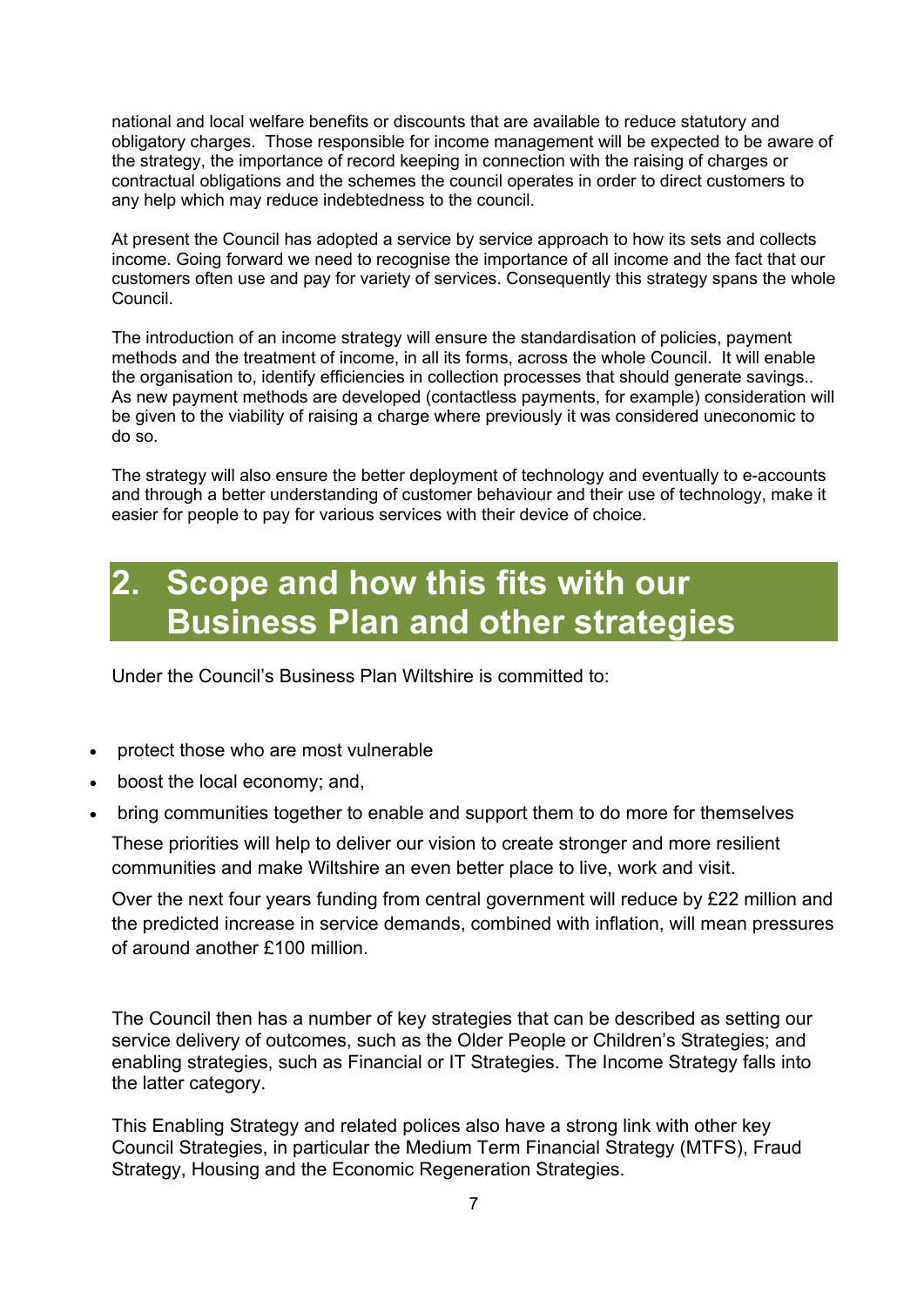

The policies and procedures related to this Strategy are:

- a. Statutory Income collection and recovery policy
- b. Miscellaneous income and collection policy
- c. Debt write-off policy
- d. Setting Fees & Charges (note there are some cases where our fees are set by central Government, such as planning)
- e. Concessions
- f. Treasury Management
- g. Financial Inclusion

Previously there have been a number of different service polices but going forward the Council will use this strategy to consolidate and standardise (both policies and procedures) covering these areas that will be complied with by all services. Using the strategy as a framework it will be evident which payment methods are most suited to a particular income type. We will aim to consolidate income management and use the skills we have within the organisation to develop new income streams and improve existing methods.

### <span id="page-7-0"></span>**3. Our Vision, Principles and Objectives**

An income strategy cannot be designed in isolation. It must incorporate the council's business plans which states

'Our key priorities are to continue to protect the most vulnerable in our communities, boost the economy, creating and safeguarding jobs'.

'We must therefore adopt a more innovative way of working to ensure we can provide our residents with the services they need'.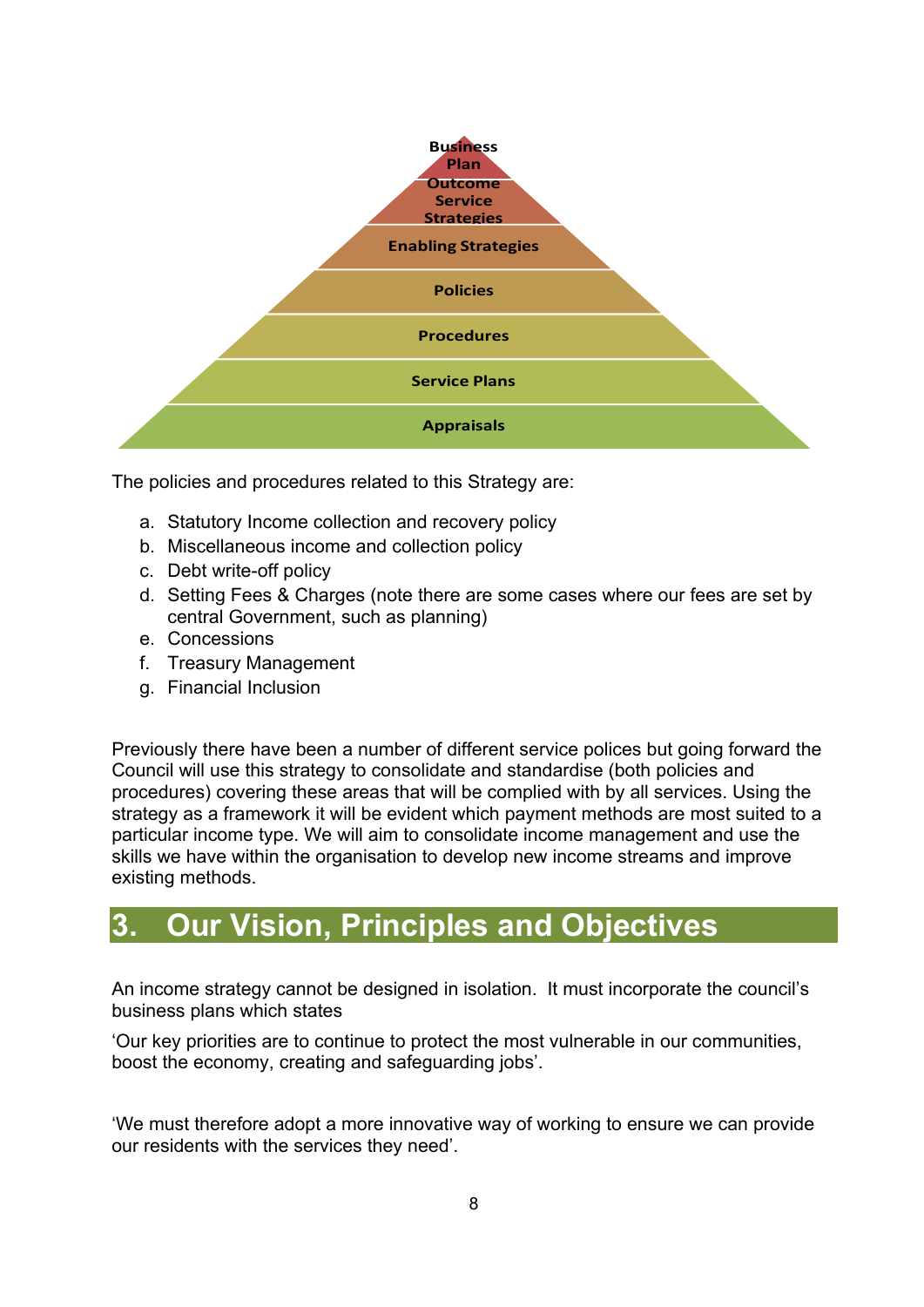By setting objectives we can determine the priority of debt. We understand that each customer has a unique set of circumstances and so their debts will be considered based on their ability to pay, their entitlement to statutory and discretionary benefits and their willingness to engage with the council and voluntary sectors. The strategy will not determine a hierarchy of debt payment but part of the engagement will be to determine whether recovering full costs may actually create a greater cost to the organisation downstream.

Income management is more than just collecting money or chasing debts. It is a balancing act and this strategy sets out how Wiltshire will manage that:



Our eight objectives to deliver our strategy are:

- 1. We will ensure that our *process of collecting income is consistent, robust and efficient* for the council and our residents, businesses and visitors. This will include collecting payment in advance rather than issuing a retrospective invoice and using technology rather than cash.
- 2. Offer **the most appropriate payment** methods delivered through service design, systems thinking and engagement with our customers
- 3. Maintain a **knowledge of the market place** in terms of technology and legislation.
- 4. We will *protect the most vulnerable in our communities* and maximise financial inclusion, ensuring our concessions focus on getting Wiltshire's residents in to employment and improving health for those in or at risk of coming into care.
- 5. *Recover full costs* for the services we provide unless there is a specific justification for awarding a concession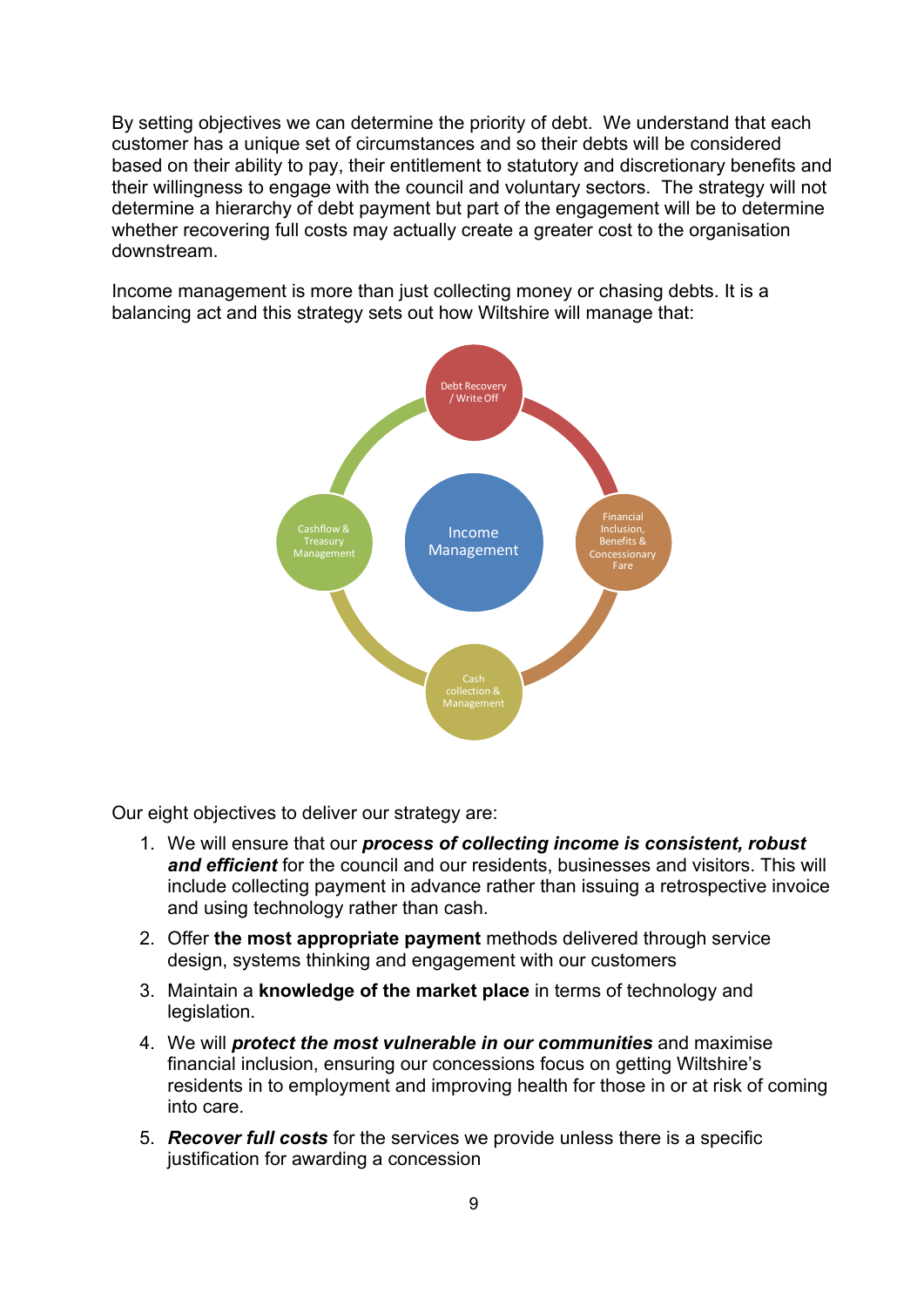- 6. We will analyse and make decisions around charges, concessions and debt collection *using customer information*, and we will share this both within the Council and our partners.
- 7. We will *work closely with our public and voluntary sector partners* to ensure financial inclusion and life opportunities.
- 8. We will manage our cash through *effective Treasury Management* which incorporates internal reporting procedures to monitor debts.

### <span id="page-9-0"></span>**4.Our Objectives and measures of success**

### Objective 1 –**Collecting income is consistent, robust and efficient**

The Council needs to ensure that its processes for raising invoices and processing payments are standardised, efficient and rigorous but also enable the payee to be able to make payments to the Council easily. Invoices will be raised by a limited number of authorised specialists who will be responsible for supplying and maintaining documentary evidence to support the invoice. In some cases the AR team will also issue invoices on receipt of clear instructions. Consideration will be given to the most efficient method of delivering the invoice, ensuring clarity of the charges due, any VAT implications and offer most appropriate payment methods. From the outset every bill or invoice will provide the customer with clear directions to standardised methods of payment.

#### Desired Outcome

To drive down the costs, in terms of transactions charges and administration in terms of staffing through the prompt production of accurate, robust and meaningful bills. We will work to unify the look and content of bills. Through training we will ensure that the end to end process is fully understood by those responsible for raising invoices and charges and that records are maintained and accessible to thwart any challenge or dispute.

### **Objective 2 – Offer the most appropriate payment methods**

Consideration must be given to the nature of the product and the frequency of payment. Where a payment is made monthly, for a similar sum, then direct debit is the cheapest method of collection. However it must be noted that direct debit scheme needs constant attention and maintenance to ensure records are accurate and payments are collected correctly. The scheme requires:-

- strict adherence to protocols in terms of how data is stored and exchanged with the banks
- A defined time between which a bill is issued and payment collected
- Dedicated software and middleware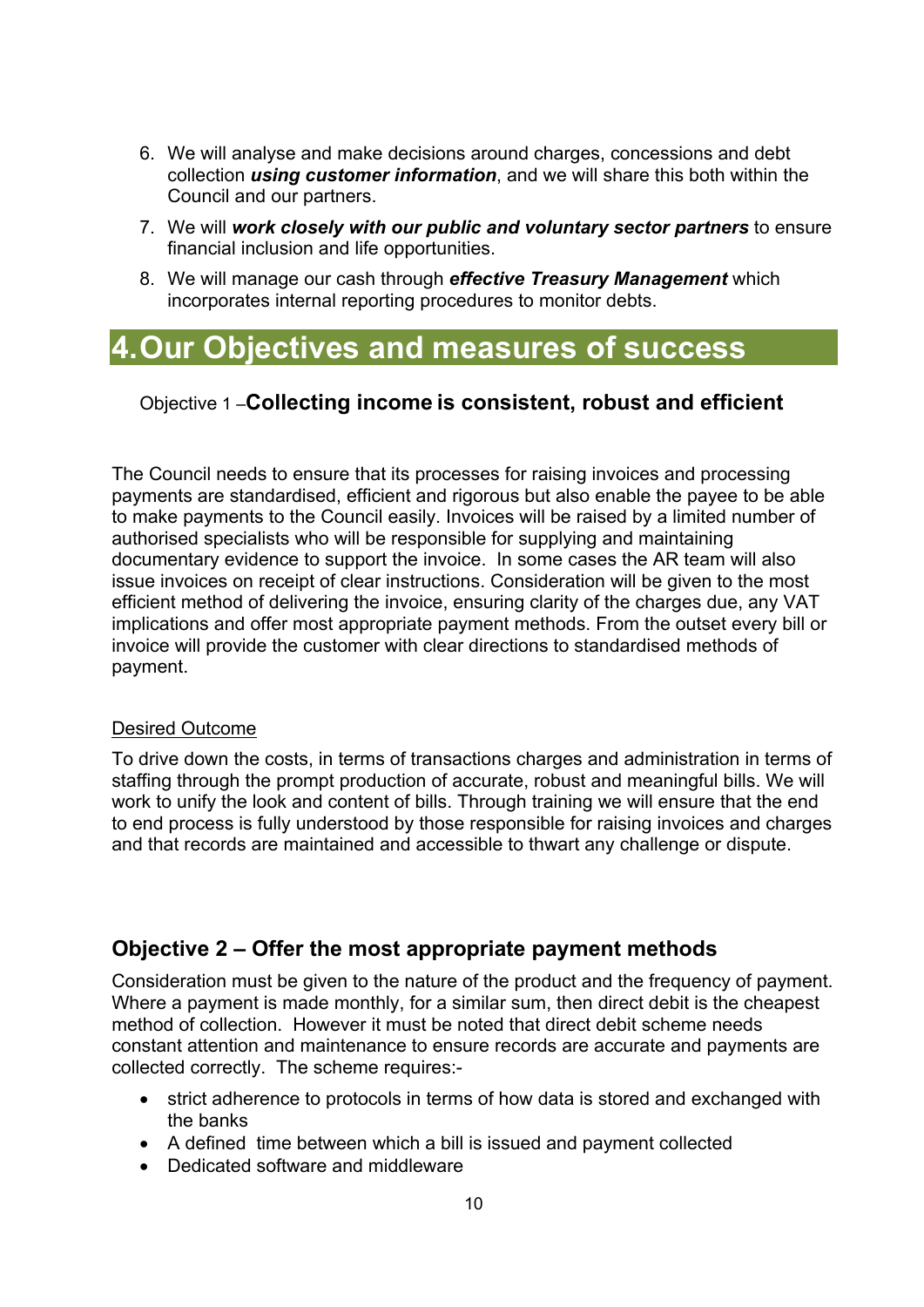Experienced, authorised staff to set up and maintain the collection process.

Consequently where the sum due varies each month or where the payment is infrequent or an annual event, maintaining a direct debit system is not practical. As postage costs increase more effort must be made to consider electronic delivery of a bill or invoice through E-engagement and the promotion of the E-Store facility enabling the customer to pay or buy a growing range of products from the council.

For ad-hoc services the process must be designed to accept payment at the point of contact, either in person or over the telephone, however where we cannot deploy any of the above then only an invoice will do. Before any new service or charge is considered it must form part of the council's budget setting processes, in conjunction with Finance and incorporated with the setting of fees and charges

### Desired Outcome

When designing services it will be apparent which are the most appropriate payment methods to use and those staff best equipped to introduce new services and charges who will work together to implement payment options. We should rely less on paper bills and design services to accept payment in advance. The successful implementation of the E-store will provide a further tool to automate or e-enable payments and enable the council to work with partners and sell products on their behalf.

**Objective 3- Maintain an understanding of the market place** and through the use of new and emerging technologies adapt collection methods to optimise efficiencies. Over the last 5 years the use of cheques and cash has substantially declined whilst online payments have increased. Paperless direct debit mandates revolutionised the speed at which payment could be collected by direct debit and now contactless payment card and council run E-stores offer further opportunities to reduce administration costs and improve ease and speed of payment. Our systems skills and understanding of the marketplace should encourage us to review and improve the automation of payments to reduce manual handling, reconciliation issues and the inherent security risk of processing and transporting cash and cheques to banks . We will continue to monitor and model the impact of legislative change in terms of housing rents, Welfare Reform or Universal Credit which will affect our ability to recover monies due.

#### Desired Outcome

As an organisation we will be able to incorporate new or more efficient payment methods within our services and website to realise the savings technology can bring. We will also demonstrate and share our understanding of the political, legislative and social influences on income management, the connectivity and dependencies of services within the organisation and on our partners and customers.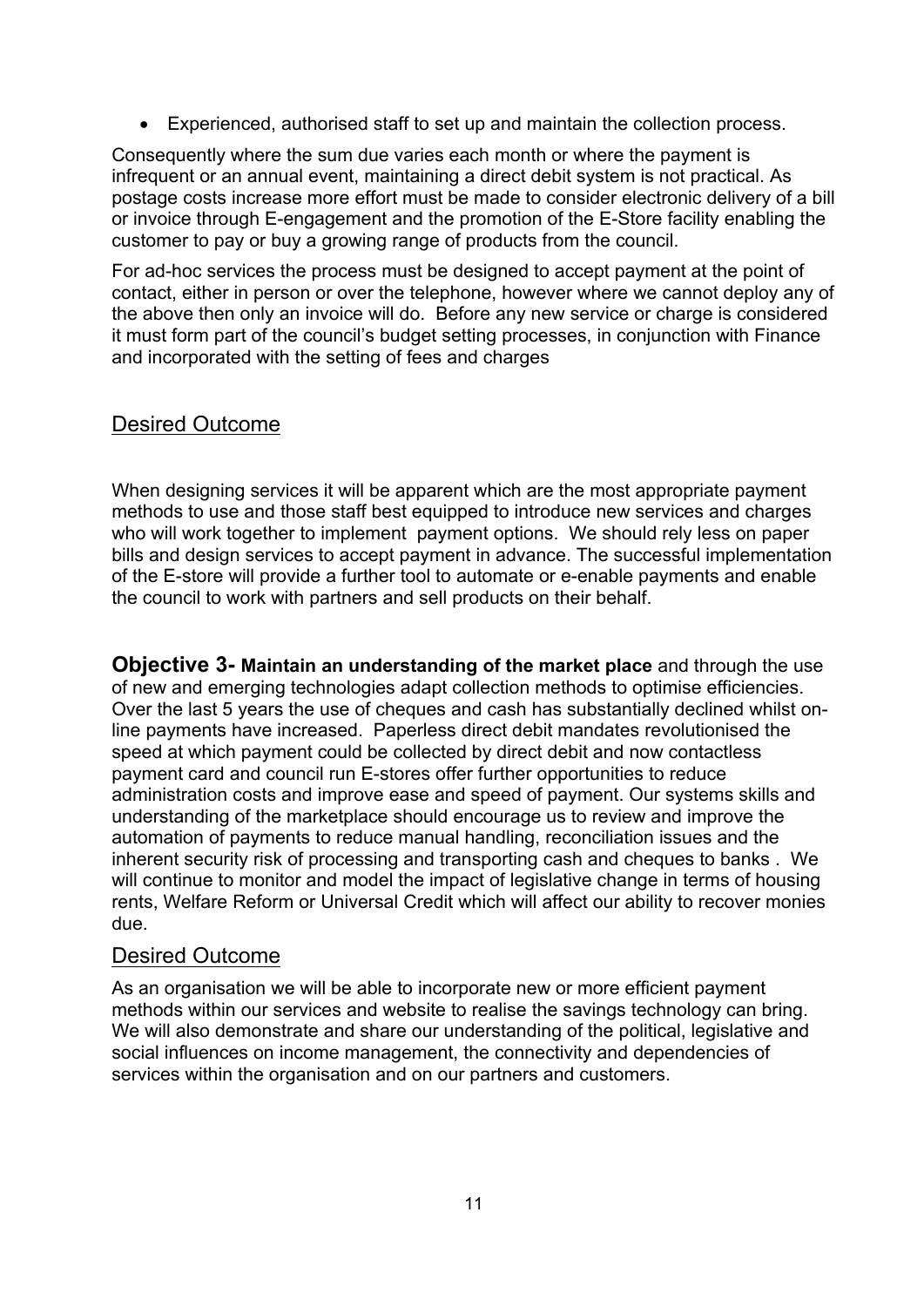### **Objective 4- Protect the most vulnerable in our communities**

For the purposes of this Strategy vulnerable means those that are 'financially vulnerable' either due to low income or incapacity to manage their individual finances as a result of a care need. Some customers do not have as much choice as others and regardless of the size of debt that customer may have a number of dependencies that tie them to a town or area. As such we will assess services and needs through greater sharing of information and where appropriate introduce more means testing to support decisions over charges.

#### Desired Outcome

We will aim to reduce levels of debt owed to the council. We will deploy, train and equip specialists to analyse an individual's entire indebtedness and manage the total debt rather than service by service. We will provide assurance to our customers that we use best practice and ensure agencies acting on behalf of the council do the same. We will work closely with stakeholders to promote positive behaviours, raise awareness of changes and the impact of welfare reform upon our residents and we will link initiatives and organisations that support residents and offer access to training and employment opportunities.

#### **Objective 5 – Recover Full Costs**

Fees and charges, that are discretionary for the Council to set, will be set at a level that covers costs including overheads. (In some cases the current level of fees / charges would necessitate a significant annual increase to achieve this, so achievement of full cost recovery will be spread over the next three years until 2019. This will apply across the whole of the Council.)

Exceptions to this will only be approved by cabinet based on a business case assessment. Exceptions could be due to the impact on vulnerable groups as they are the main users of the service. In these cases, as for objective 4, we will review the level / group to be offered concessions or agree a rate at which the Council will subsidise the service from its Council Tax income.

#### Desired Outcome

Through a corporate approach to the raising of charges and the pursuit of debt consider whether consequential cost may inadvertently increase costs in other areas of the Council by more than the projected income.

### **Objective 6 – Collect and use customer information to improve efficiencies**

We will develop a greater corporate awareness of the users of our services to assess their financial capacity and how they pay for services. We will use this to look at how we manage demand and set fees and charges. We will use customer information to promote certain methods of payment, such as direct debit, or e-engagement through the council's E-store to improve efficient collection.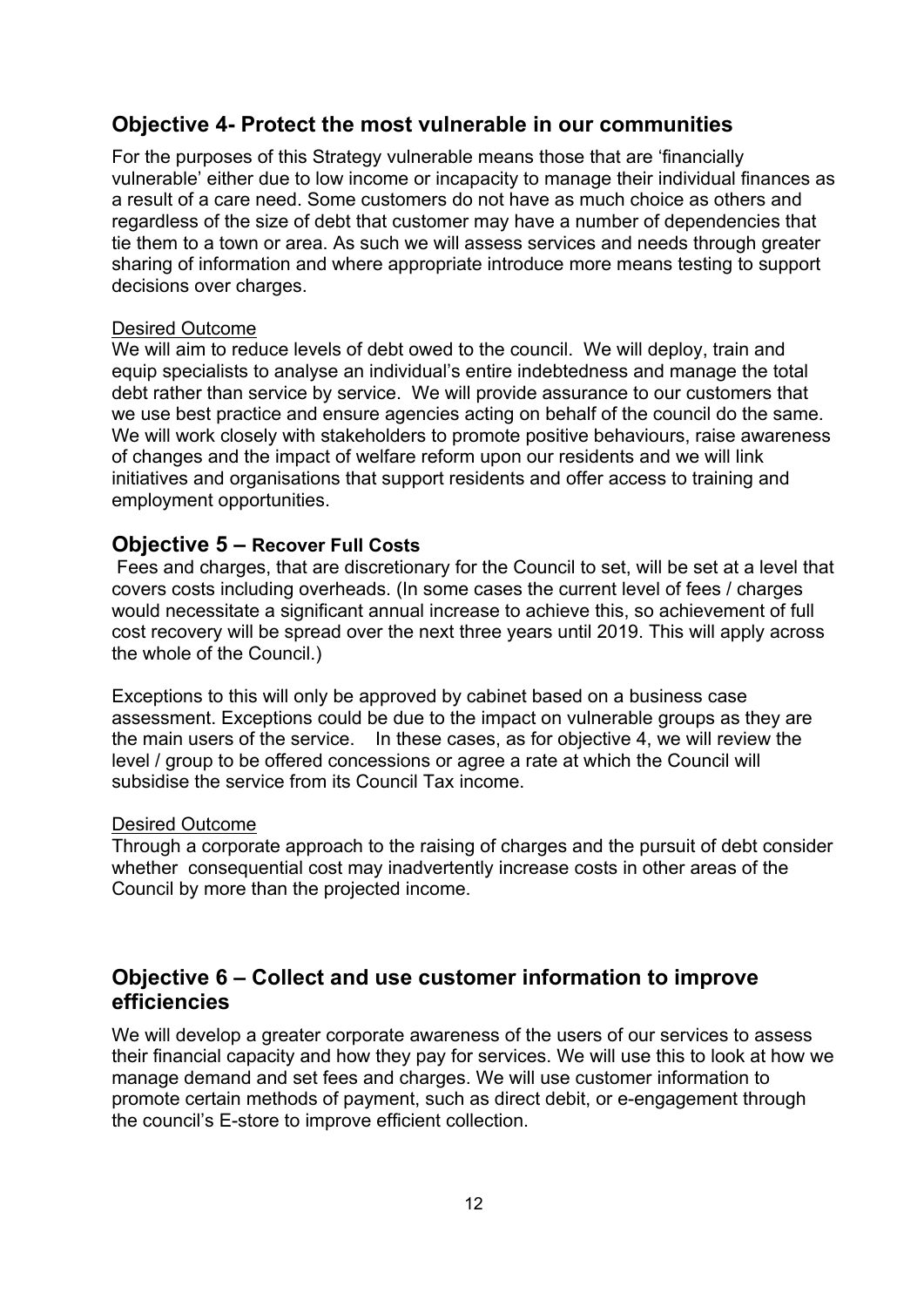(E-Store is a self-service portal and is a development of our cashiering system. It will allow a more modern shopping type experience. It allows customers to register their email addresses and card details and link favourite accounts to enable faster checkout. We can then mail these customers with notices and information which reduces reliance traditional paper bills and invoices)

Through other council programmes like 'Single View of the Customer we can identify those at risk of debt. We will also use national and informal data sharing exercises to compare our performance with other authorities in terms of collection rates and levels of arrears.

#### Desired Outcome

Through management information, market intelligence, the guidance of service providers and banks and from the opportunities technology brings we will engage with customers in order to design responsive services and encourage them to use efficient payment methods.

### **Objective 7 - Work closely with our public and voluntary sector**

**partners,** We recognise that we are not the only provider of public services in Wiltshire and that other partners charges, be they Housing Associations or Town Councils can add to a households financial incapacity and ability to pay. We understand that the actions we take can worsen a family's circumstances through the use of bailiffs and the addition of their fees. We also know that partners such as the Department for Works and Pensions (DWP) or Citizen's Advice Bureau (CAB) hold key data that can help us all plan better in Wiltshire. New legislation and welfare reforms will place a responsibility on the council to work closely with key partners to share appropriate information in a timely way to prevent debt, homelessness and to encourage employment opportunities.

#### Desired Objective

We will maintain networks and partnerships through which training and the sharing of ideas can take place through which best practice can be agreed and plans put in place to support both individuals and organisations to minimise their debts.

### **Objective 8 - Effective Treasury Management**

As well as standardising processes we will ensure our staff are equipped and authorised to use all methods available to manage income and collect and pursue debt, yet able to recognise financial exclusion, offering support to help residents manage their budgets. We will use a number of benchmarks to gauge our effectiveness and feed the Annual Treasury Management Strategy, approved by Council every February. Whilst we have effective income management arrangements we continually review the processes for the collection, reconciliation and banking of payments to ensure that every payment is banked and reconciled, ideally on the day it is paid which in turn enables us to maximise our return on our short term investments. We will ensure the monitoring of debt to inform regular budget management reporting. We will comply with regulatory requirements imposed by government and our auditors who subject the organisation to scrutiny which ultimately is a test of value for money. We will continue to design and improve our internal processes to meet the highest standards and mitigate any strategic or operational risk.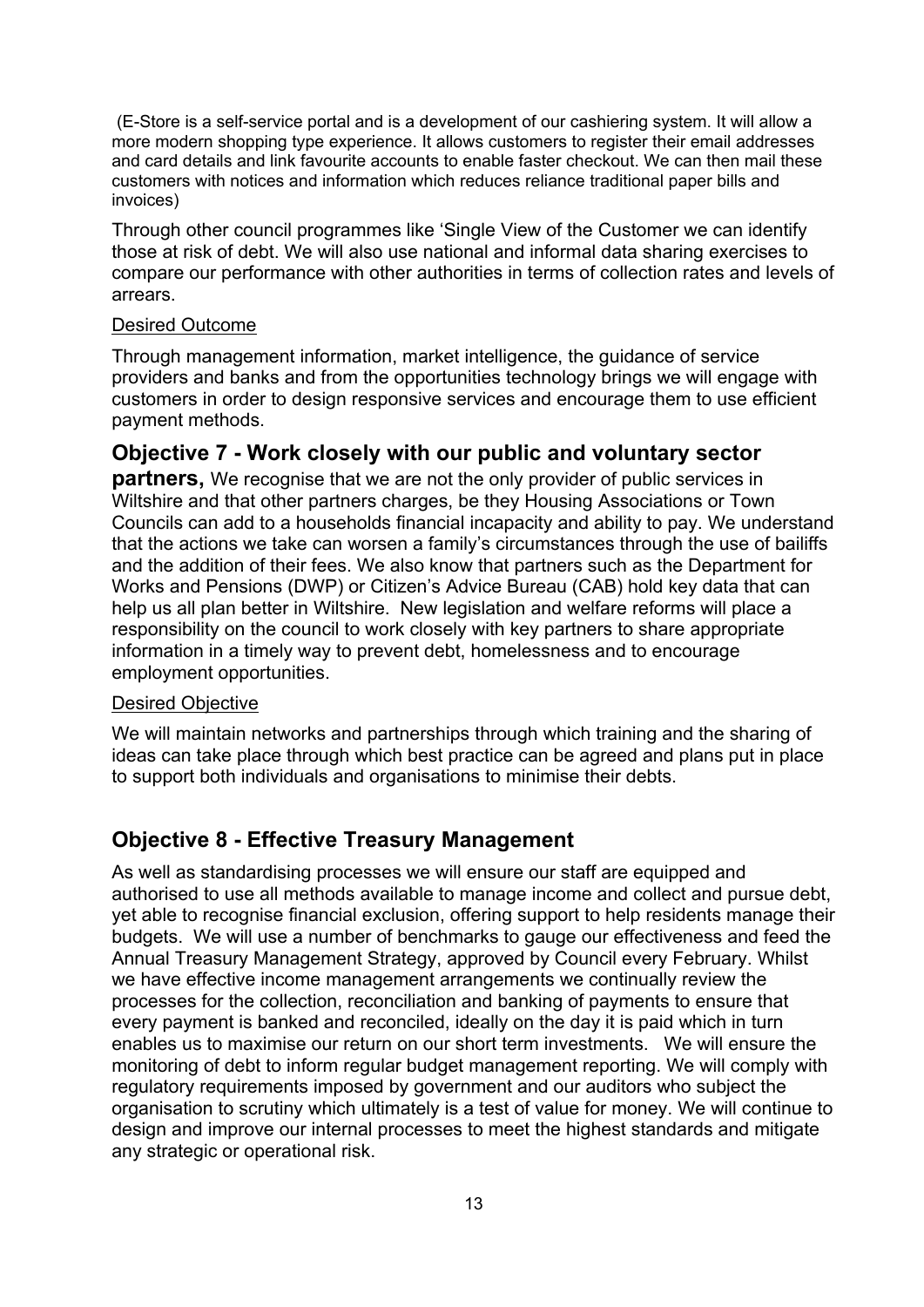#### Desired Outcomes

By undertaking regular audits and providing regular financial returns we will demonstrate best practice, learning and value for money. We will also be able to demonstrate how our strategy has impacted upon our overall performance, through regular reporting and through the annual statement of accounts, the council's financial well-being.

# **5. Equalities & Diversity**

The need for comprehensive and accessible information about our stakeholders is essential for us to deliver excellent services. Therefore, we will collect and monitor, through customer audits, the profile of our customers and use this information to meet the needs of our customers on an individual and wider level.

The Council understands that there are sound social and business reasons for reducing financial exclusion. Our overall aim within this Strategy is to reduce the incidence and extent of financial exclusion among county's residents thereby improving their financial status and their ability to respond to financial crises as well as their management of household budgets.

We believe that financial inclusion helps to improve the quality of life of our customers and helps build sustainable communities in our neighbourhoods. The actions set out under objective 2 above and working in partnership will underpin this objective.

### **6. Escalation and enforcement procedures**

Where normal recovery procedures fail to recover amounts due, despite action or intervention the following processes and principles of escalation will be used.

- Termination of the service being provided, unless there is a statutory obligation to continue that provision;
- In exceptional cases convene multi-agency meetings to determine the most appropriate debt recovery action with the relevant services and legal teams, particularly in cases where the debtor is deemed vulnerable
- Recover action through the courts, including online small claims court, utilising our inhouse specialists and legal services where required.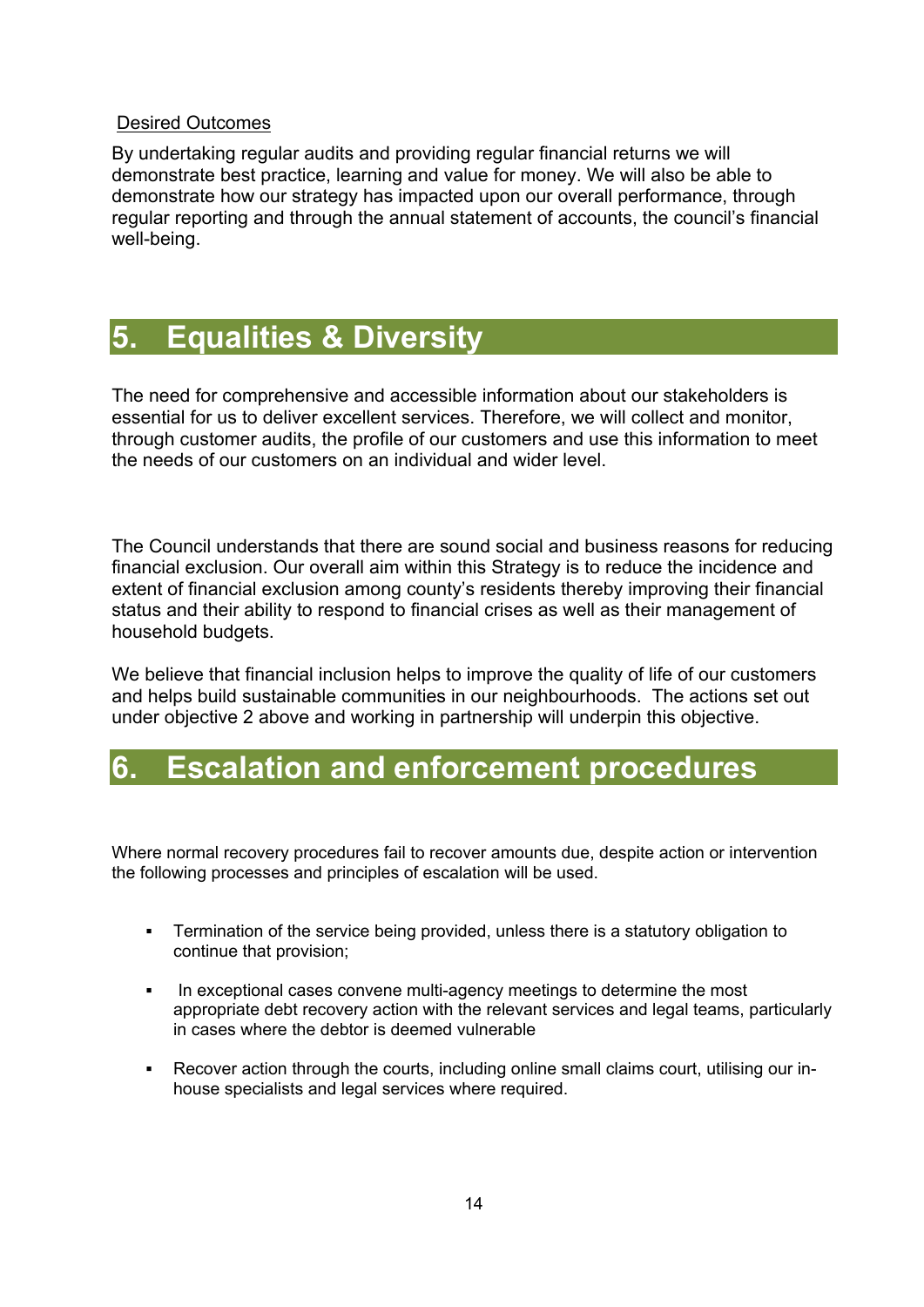- Any external costs incurred by the Council in pursuit of debt recovery are the responsibility of the debtor e.g. court costs. The Council will however, endeavour to keep such costs to a minimum; This process will be made clear to the debtor
- Payment orders made by the court will take precedence over any informal payment arrangements that have previously been agreed;
- Use bailiffs debt collections agencies. Where bailiffs and/or debt collection agencies are instructed, they will be required to work within agreed guidelines and relevant industry Codes of Practice and local protocols at all times. The performance and use of bailiff services will be monitored and reviewed on a regular basis.

# **7. Implementation, monitoring & review of this strategy**

Set out below are the actions needed to complete each of the objectives. The delivery of these will be monitored regularly by Finance Team. As part of this there are measures of performance to assess the success of the strategy, key success factors being:

- Minimising the number of invoices raised in respect of services provided
- Maintaining collection rates for council tax, non-domestic rates and sundry debts
- Reducing the number of reminders, summonses and court orders issued in respect of local taxes and miscellaneous income each year
- Reducing the number of cases forwarded to external collection agencies, bailiffs and solicitors
- Reducing the level of rent arrears and former tenant arrears
- Minimising the level of miscellaneous arrears carried forward each financial year
- Minimising transaction costs and bank charges
- The reduction in the use of cash and other manual payment.

The intention is that the Strategy is reviewed annually (December) to inform the annual budget setting process and the setting of Council Tax.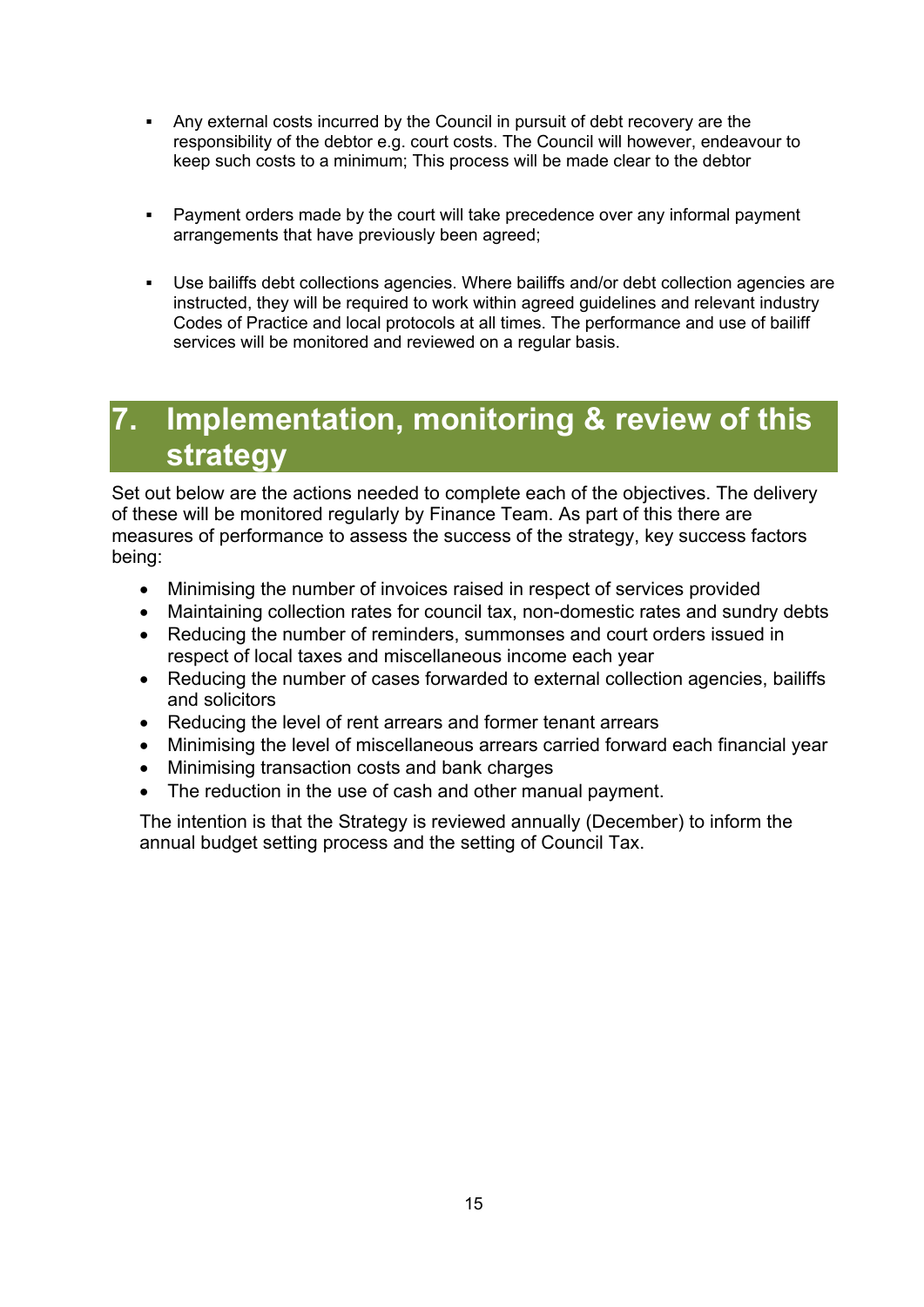| <b>Action</b>                                      | Cost / saving                                                    | Responsible Officer post | <b>Deadline</b> | <b>Outputs and measures</b><br>of success |  |
|----------------------------------------------------|------------------------------------------------------------------|--------------------------|-----------------|-------------------------------------------|--|
|                                                    |                                                                  |                          |                 |                                           |  |
| <b>Objective 1 - Recover Full Costs</b>            |                                                                  |                          |                 |                                           |  |
|                                                    |                                                                  |                          |                 |                                           |  |
| Payments up front for                              |                                                                  |                          |                 |                                           |  |
| goods or services                                  |                                                                  |                          |                 |                                           |  |
| SAP debt recovery module                           |                                                                  |                          |                 |                                           |  |
| used to monitor debt                               |                                                                  |                          |                 |                                           |  |
| Reminder system using                              |                                                                  |                          |                 |                                           |  |
| SMS and social media                               |                                                                  |                          |                 |                                           |  |
| implemented                                        |                                                                  |                          |                 |                                           |  |
| Tougher sanctions for                              |                                                                  |                          |                 |                                           |  |
| non-payers - E.g. Eviction                         |                                                                  |                          |                 |                                           |  |
| for businesses                                     |                                                                  |                          |                 |                                           |  |
|                                                    |                                                                  |                          |                 |                                           |  |
|                                                    | Objective 2 - Protect the most vulnerable in our communities     |                          |                 |                                           |  |
|                                                    |                                                                  |                          |                 |                                           |  |
| Draft and agree a single                           |                                                                  |                          |                 |                                           |  |
| Council wide Financial                             |                                                                  |                          |                 |                                           |  |
| <b>Inclusion Policy</b>                            |                                                                  |                          |                 |                                           |  |
| Ensure, where possible,<br>the Financial Inclusion |                                                                  |                          |                 |                                           |  |
| Policy ties in with those of                       |                                                                  |                          |                 |                                           |  |
| our key stakeholders such                          |                                                                  |                          |                 |                                           |  |
| as Housing Associations,                           |                                                                  |                          |                 |                                           |  |
| Wiltshire Money, etc                               |                                                                  |                          |                 |                                           |  |
| Investigate using libraries                        |                                                                  |                          |                 |                                           |  |
| to take payments for                               |                                                                  |                          |                 |                                           |  |
| goods and services                                 |                                                                  |                          |                 |                                           |  |
|                                                    | Objective 3 - Process of collecting income is firm and efficient |                          |                 |                                           |  |
| Departments should take                            |                                                                  |                          |                 |                                           |  |
| payment up front for                               |                                                                  |                          |                 |                                           |  |
| goods or services.                                 |                                                                  |                          |                 |                                           |  |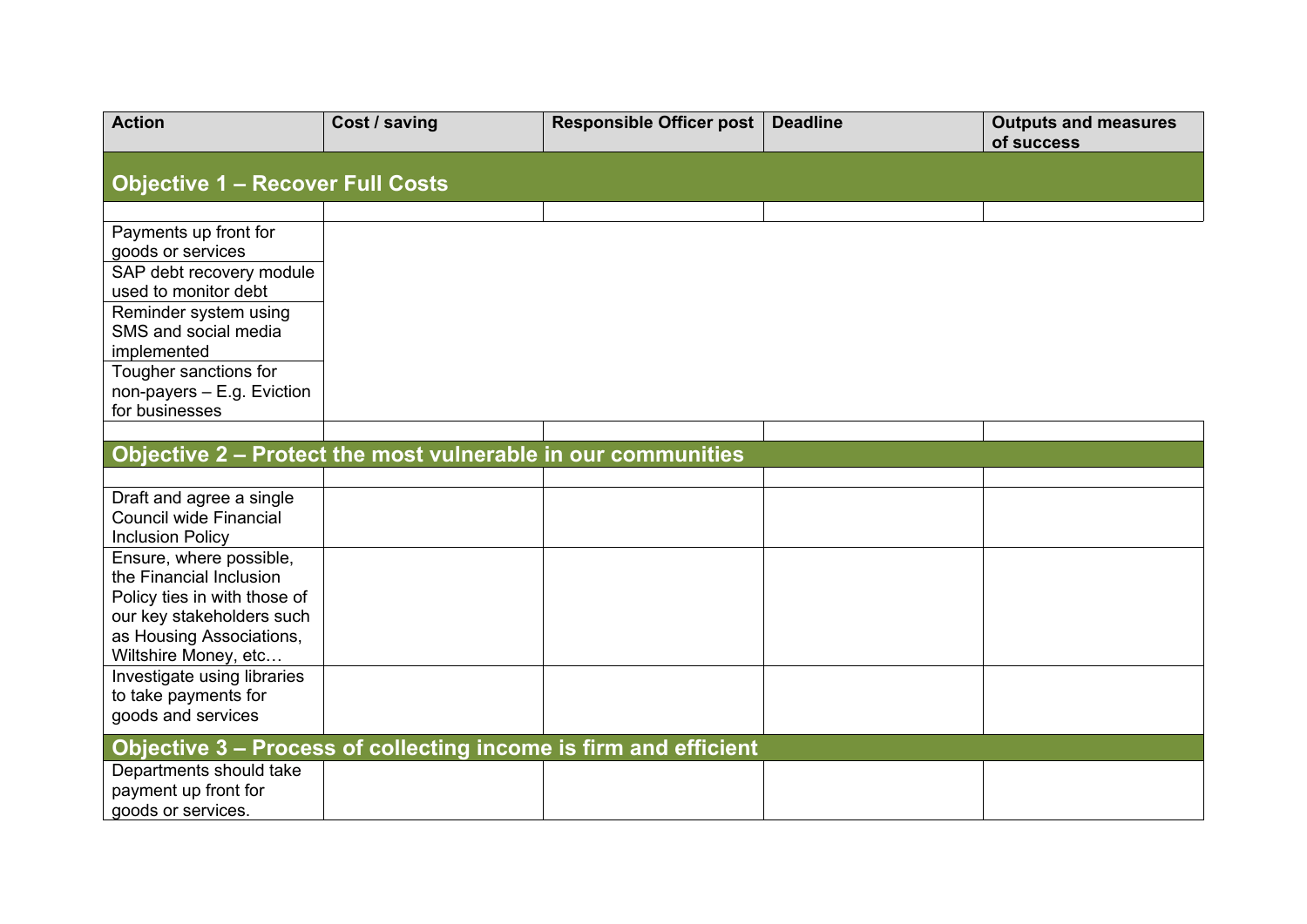| Prepare regular report to   |                                                     |  |  |
|-----------------------------|-----------------------------------------------------|--|--|
| demonstrate levels of debt  |                                                     |  |  |
| across the organisation     |                                                     |  |  |
| and to support the budget   |                                                     |  |  |
| management process.         |                                                     |  |  |
| Civica eStore will be the   |                                                     |  |  |
| only payment processing     |                                                     |  |  |
| tool used for taking        |                                                     |  |  |
| payments from customers.    |                                                     |  |  |
| online payments should be   |                                                     |  |  |
| utilised and promoted       |                                                     |  |  |
| where possible. Taking an   |                                                     |  |  |
| online payment should be    |                                                     |  |  |
| through Civica eStore       |                                                     |  |  |
| utilising direct debit      |                                                     |  |  |
| payments                    |                                                     |  |  |
| examples of best practice   |                                                     |  |  |
| to be replicated for taking |                                                     |  |  |
| payments from customers     |                                                     |  |  |
| Standardise consistent      |                                                     |  |  |
| communications to           |                                                     |  |  |
| customers on the methods    |                                                     |  |  |
| of payments                 |                                                     |  |  |
|                             |                                                     |  |  |
|                             |                                                     |  |  |
|                             |                                                     |  |  |
|                             |                                                     |  |  |
|                             | Objective 4 - Collect and use customer metrics data |  |  |
| Establish single data       |                                                     |  |  |
| collection point and        |                                                     |  |  |
| identify data to be         |                                                     |  |  |
| collected                   |                                                     |  |  |
| Establish protocols for use |                                                     |  |  |
| of data in accordance with  |                                                     |  |  |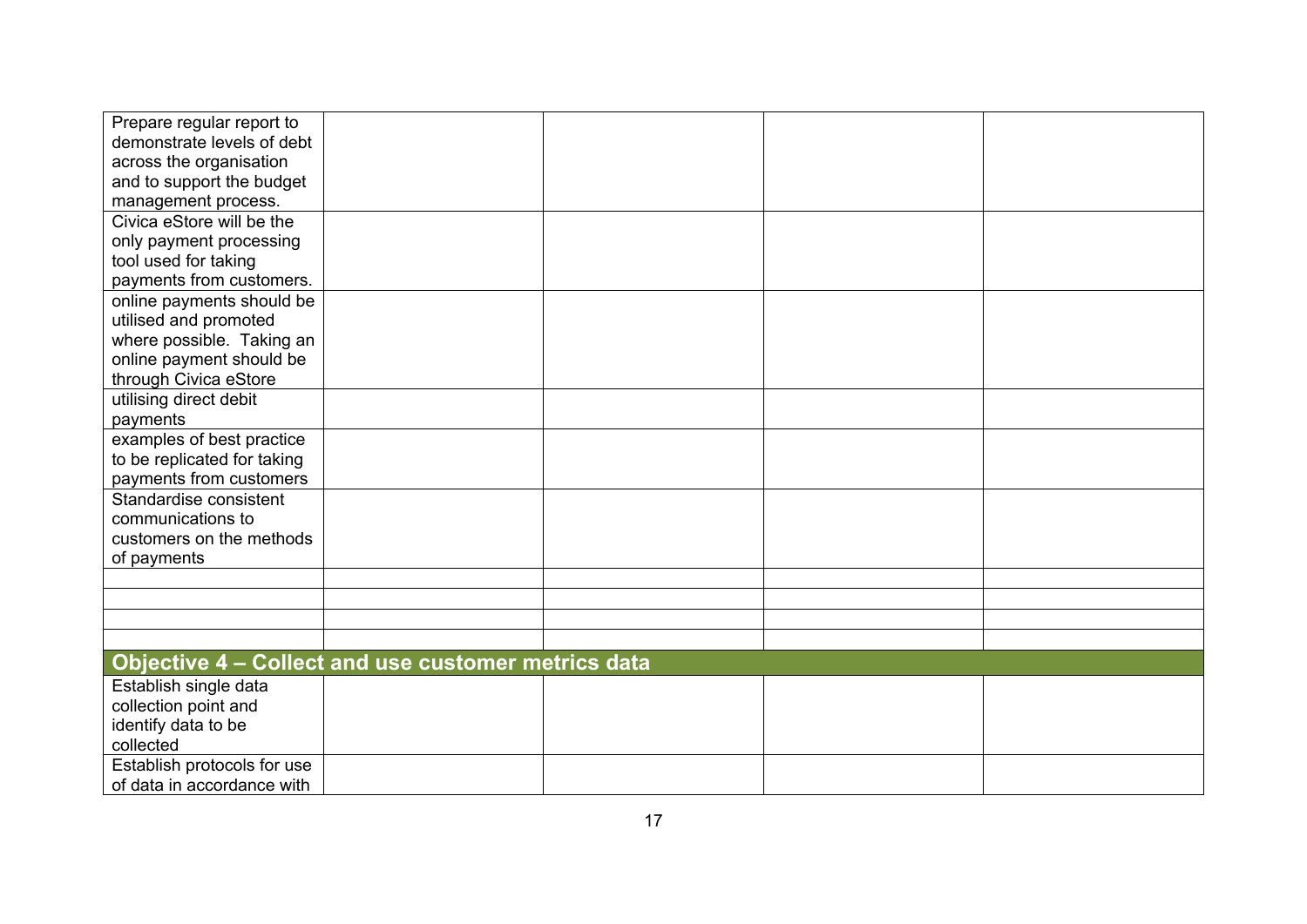| Data Protection laws                               |                                                                                    |  |  |
|----------------------------------------------------|------------------------------------------------------------------------------------|--|--|
|                                                    | Objective 5 - Work closely with our public and voluntary sector partners           |  |  |
|                                                    | Analyse where there are common crossovers and investigate potential joint delivery |  |  |
|                                                    |                                                                                    |  |  |
|                                                    |                                                                                    |  |  |
|                                                    | <b>Objective 6 - Effective Treasury Management</b>                                 |  |  |
| Provide incentives                                 |                                                                                    |  |  |
| which encourage                                    |                                                                                    |  |  |
| tenants to pay                                     |                                                                                    |  |  |
| their rent by direct debit                         |                                                                                    |  |  |
| Due to the processing fees                         |                                                                                    |  |  |
| charged by card providers,                         |                                                                                    |  |  |
| a minimum transaction                              |                                                                                    |  |  |
| value should be applied                            |                                                                                    |  |  |
| for any payments made                              |                                                                                    |  |  |
| using a debit/credit card.                         |                                                                                    |  |  |
| This minimum transaction                           |                                                                                    |  |  |
| value should be set at £5                          |                                                                                    |  |  |
| per transaction, which can                         |                                                                                    |  |  |
| be set up within the Civica                        |                                                                                    |  |  |
| system.                                            |                                                                                    |  |  |
| Investigate the                                    |                                                                                    |  |  |
| introduction of contactless                        |                                                                                    |  |  |
| debit cards to further                             |                                                                                    |  |  |
| reduce transaction costs<br>and the amount of cash |                                                                                    |  |  |
|                                                    |                                                                                    |  |  |
| within the system                                  |                                                                                    |  |  |
| Objective 7 - A skilled workforce                  |                                                                                    |  |  |
| Develop a core training                            |                                                                                    |  |  |
| programme                                          |                                                                                    |  |  |
| for income management                              |                                                                                    |  |  |
| staff                                              |                                                                                    |  |  |
| Provide annual training on                         |                                                                                    |  |  |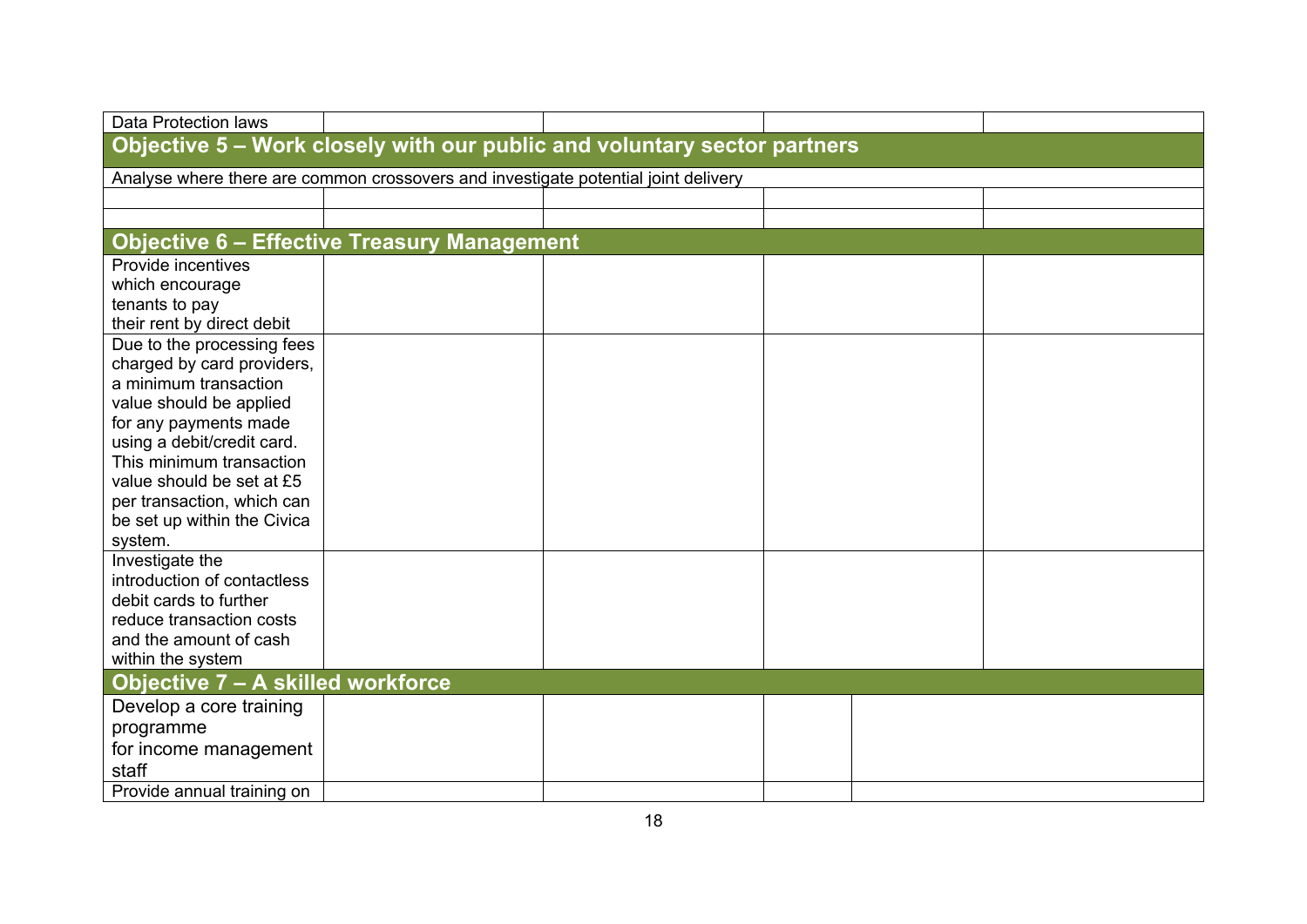| amendments to housing        |  |  |
|------------------------------|--|--|
| benefit                      |  |  |
| and other benefit changes    |  |  |
| Provide bi-annual training   |  |  |
| on                           |  |  |
| income management and        |  |  |
| debt                         |  |  |
| advice                       |  |  |
|                              |  |  |
| Ensure training is           |  |  |
| mandatory for all existing   |  |  |
| and new staff                |  |  |
| Create a range of            |  |  |
| supporting material for      |  |  |
| staff to reference if needed |  |  |
|                              |  |  |
| <b>Document Templates</b>    |  |  |